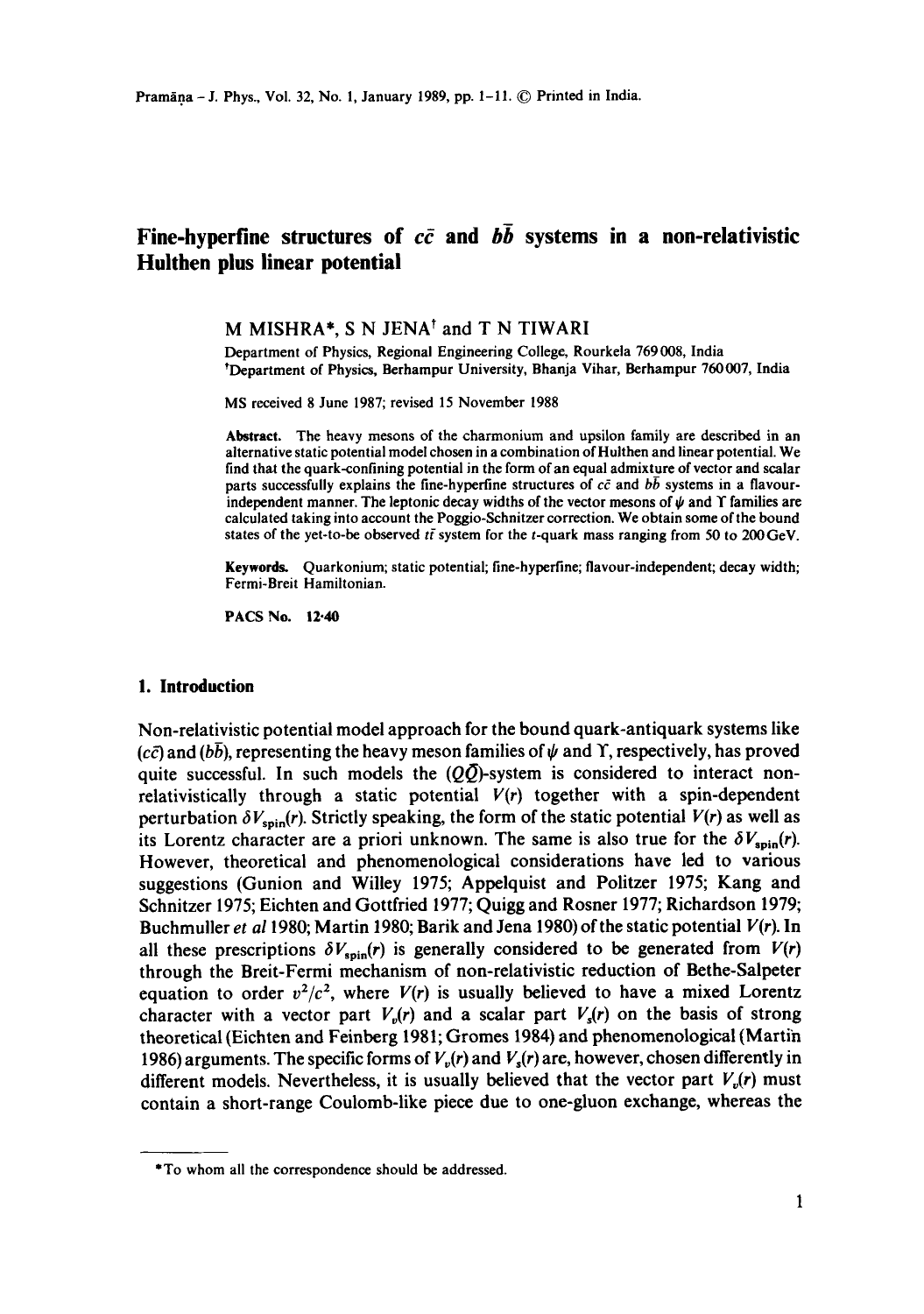scalar part  $V_s(r)$  must be due only to the long range confining interaction. The confining part of the interaction potential is generally chosen in linear form (Harrington *et al*  1975; Eichten *et a11975;* Barbieri *et al* 1976) which derived further support from lattice calculations (Wilson 1974).

In the regime of the  $Q\bar{Q}$ -interaction explored through the presently available data on heavy mesons (except for the p-levels of  $(c\bar{c})$  and  $(b\bar{b})$  spectra); most of the models proposed so far are more or less equally satisfactory. But it becomes somewhat difficult to explain satisfactorily the p-levels of ( $c\bar{c}$ ) and ( $b\bar{b}$ )-spectra simultaneously in almost all such models. Recently observed candidates for the  $1^{1}P_{1}$ -levels of (cc) and (bb)-systems (Baglin et al 1986; Bowcock et al 1987) have added further confusion in tracking down an appropriate form of  $(Q\bar{Q})$ -potential through phenomenological studies (Gupta and Kogerler 1988). However, Gupta and Kogerler's (1988) analysis shows a preference for the Cornell-type potential (Eichten *et al* 1978, 1980) obtained by a simple superposition of the asymptotic forms as,

$$
V(r) = -(4/3)(\alpha_s/r) + ar + V_0. \tag{1}
$$

Although this potential describes the  $c\bar{c}$ -spectrum fairly well, it fails when applied to the  $(b\bar{b})$ -spectrum in explaining the experimental mass difference between 1S and 2S states, unless  $\alpha$ , is given a value of  $\sim 0.5$  instead of 0.2 [which one needs to understand the total decay rates of  $\psi$  and  $\psi'$  using QCD (De Rujula *et al* 1975, 1977). It also fails in reproducing the observed <sup>1</sup>P<sub>1</sub> level of ( $b\bar{b}$ )-spectra. Stanley and Robson (1980) and Bhaduri *et al* (1980) have pointed out that the short-range Coulomb potential of (1) gives the spin-spin hyperfine interaction term proportional to  $\delta(\mathbf{r})$  which in fact invalidates the non-relativistic approximation in addition to making the perturbation estimates of the mass splittings inaccurate for lighter hadrons. Of course, the appearance of  $\delta(\mathbf{r})$  may be argued to be partly due to the unnatural non-relativistic reduction in Breit-Fermi mechanism which may become a smooth function with a finite range, if  $\delta V_{spin}(r)$  is somehow obtained correctly (Ono 1983). Nevertheless, it certainly warrants a critical look at the choice of the potential in the form (1). In fact continuation of the  $(1/r)$ -behaviour from one-gluon exchange at short distance to all  $r$ surely does not follow from any first principle physical argument. On the other hand, at short distance, various relativistic effects such as quark pair creation must arise which might distort the original Coulomb-like behaviour. In view of this, it may be worthwhile to replace the Coulombic part in (1) by some other suitable form which may contain the Coulomb behaviour in a limiting sense only.

With this motivation in mind we would like to suggest an effective potential in the form of Hulthen plus linear instead of the Coulomb plus linear one. The task to which the present work is devoted is to use this Hulthen plus linear potential to explore the possibility of a non-relativistic description of the  $Q\overline{Q}$ -bound states of the charmonium and upsilon families. One of the objectives here is to understand the precise nature of the spin dependence of the potential giving rise to the fine hyperfine structures of  $(c\bar{c})$ and  $(b\bar{b})$ -systems. In particular, we are interested in testing this potential model at the Pwave splittings of upsilon, where normally most of the potential models fail. It may always be possible to have a good fit to one particular aspect like the P-wave splitting alone. But our purpose here is to obtain, as far as possible, a good overall description of the  $\psi$  and Y-family which would serve as a better indicator for the suitability for the model.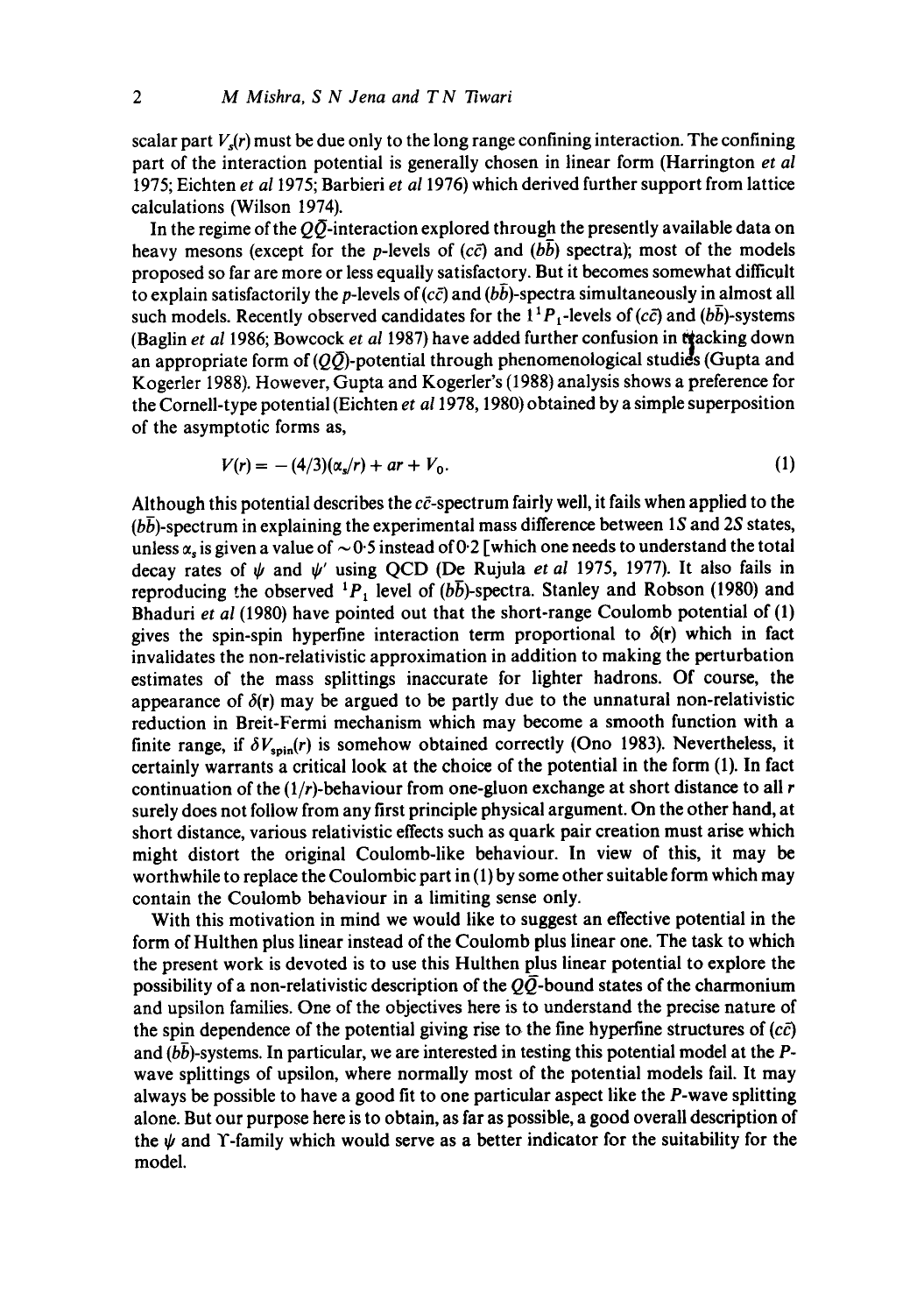Some theoretical and experimental investigations give preliminary indications regarding the existence of a still heavier quark fiavour (i.e., t-quark), which may possibly give rise to the still to be observed  $(t\bar{t})$ -spectrum. The t-quark mass is constrained to have various lower limits such as 25 GeV from TRISTAN (Takasaki 1987), 44GeV from UAI (Wingerter 1987) and about 50GeV from theoretical considerations (Ellis *et al 1987)* based on the ARGUS result (Albrecht *et al 1987)* of BBmixing. The analysis of Bernabeau and Pich  $(1987)$  gave the upper bound of the t-quark mass as  $m_t < 200 \,\text{GeV}$  (180 GeV) for Higgs particle mass  $m_H < 1 \,\text{TeV}$  (100 GeV). In view of these observations, it may be worthwhile to predict the still to be observed  $(t\bar{t})$ spectrum in the present model with the  $t$ -quark mass taken in a range 50 GeV  $\leq m$ ,  $\leq$  200 GeV. This would provide a unified description of (*cc*), (*bb*) as well as the  $(t\bar{t})$ -systems in the framework of the present non-relativistic potential model in a flavour-independent manner.

## **2. Potential model**

In this section we shall outline the Hulthen plus linear potential with our prescription for its Lorentz structure to generate the necessary spin dependence for explaining the fine-hyperfine splittings of charmonium and upsilon systems.

## *2.1 The static potential*

The static  $(Q\overline{Q})$ -potential has been chosen here in the form,

$$
V(r) = V_H(r) + (Kr + D),
$$
 (2)

where the Hulthen potential

$$
V_H(r) = -V_0 \exp(-r/a) / [1 - \exp(-r/a)]. \tag{3}
$$

At very small distances or in the limit  $V_0 \rightarrow 0$  and  $a \rightarrow \infty$  (such that  $V_0 a$  is finite), the Hulthen potential reduces to the Coulomb potential as,

$$
V_H(r) \to -V_0 a/r = -(4/3)(\alpha_s/r). \tag{4}
$$

Therefore  $V_H(r)$  may be treated as a smeared-out Coulomb potential with the smearing length parameter a. The confining part of the potential is retained in its usual linear form *Kr.* With a suitable set of parameters  $(a, V_0, D)$ , the shape of the potential  $V(r)$  is displayed in figure 1.

With such a choice of the static potential  $V(r)$ , the radial Schrödinger equation is to be solved numerically in order to obtain the spin-averaged masses  $\bar{M}_{nL}(Q\bar{Q})$  and their normalized wave functions  $R_{nl}(r)$  for various ( $Q\overline{Q}$ )-systems in different radial and orbital configurations.

#### 2.2 *Spin-structure of the potential*

The quantitative explanation of the fine-hypertine levels depends on the spindependent potential  $\delta V_{\text{spin}}(r)$  which is presumed to be generated by  $V(r)$  through the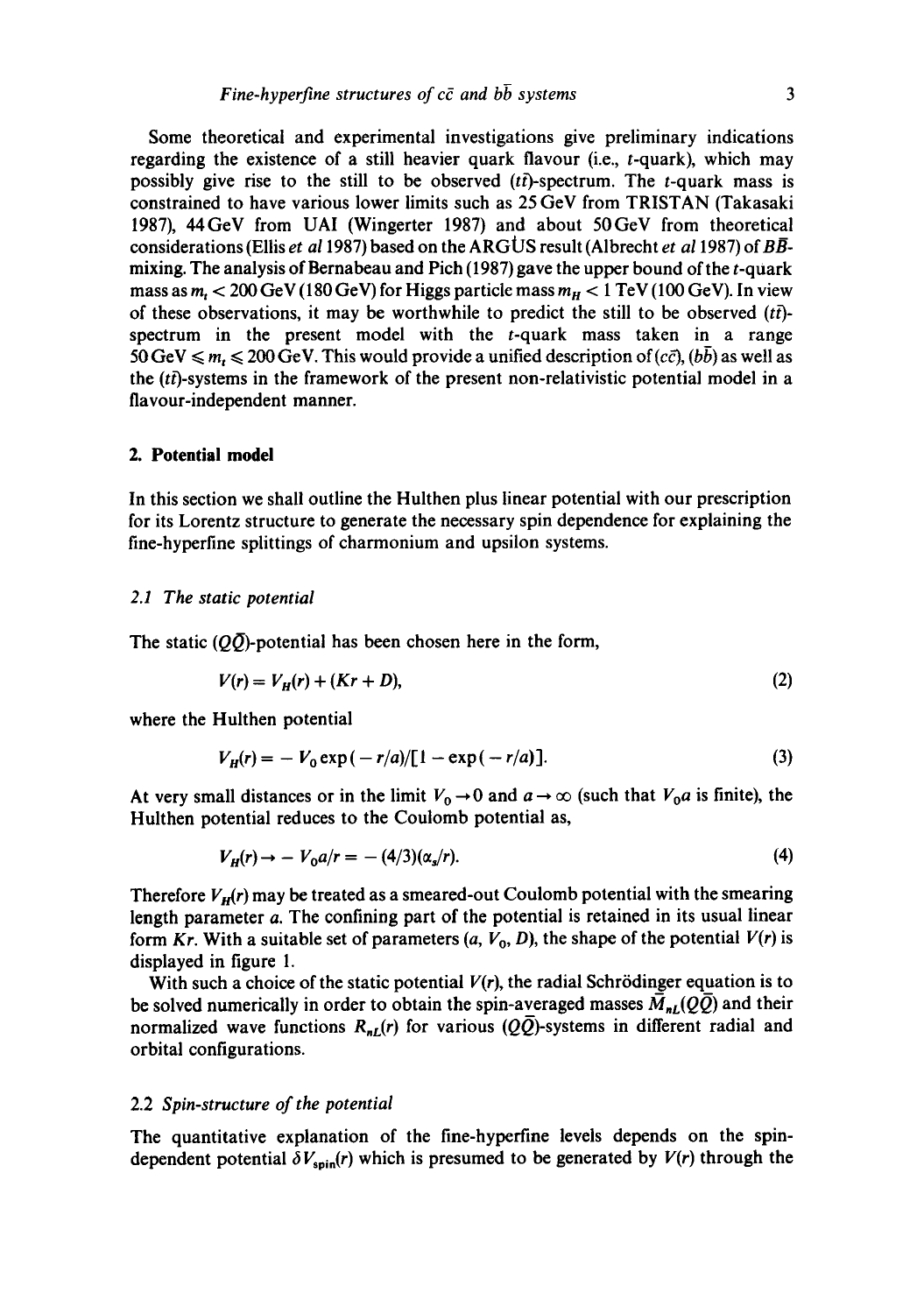

**Figure 1.** The potential  $V(r)$  given by equation (2) is plotted against r.

usual Fermi-Breit mechanism (Schnitzer 1975 a, b; Pumplin *et a11975;* Gromes 1977 a, b; Cellmaster and Henyey 1978). For doing this we prescribe the necessary Lorentz character of the static potential  $V(r)$  as follows. The Huithen potential  $V<sub>H</sub>(r)$  is considered as purely vector-like. The confining part  $V_c(r) = (Kr + D)$ , however, is assumed to be an admixture of vector and scalar parts with a vector fraction  $g_{\nu}$ . Then the static potential  $V(r) = V_v(r) + V_s(r)$  can be considered to have the vector and the scalar parts, respectively, as follows:

$$
V_v(r) = [V_H(r) + g_v V_c(r)],
$$
  
\n
$$
V_s(r) = (1 - g_v)V_c(r).
$$
\n(5)

This prescription would lead to the spin-dependent potential  $\delta V_{\rm spin}(r)$  in its standard form

$$
\partial V_{\text{spin}}(r) = A_1(r)\mathbf{L} \cdot \mathbf{S} + A_2(r)\mathbf{S}_1 \cdot \mathbf{S}_2 + A_3(r)\mathbf{S}_{12},\tag{6}
$$

where the tensor operator

$$
S_{12} = 3(S_1 \cdot \hat{r})(S_2 \cdot \hat{r}) - (S_1 \cdot S_2). \tag{7}
$$

Here L is the relative orbital angular momentum, S is the total spin and  $(S_1, S_2)$  are the individual quark spins. The radial functions  $A_1(r)$ ,  $A_2(r)$  and  $A_3(r)$  (with  $m_{q_1} = m_q = m_{q_2}$ ) are as follows:

$$
A_1(r) = (3/2m_q^2) [V'_v(r)/r - V'_s(r)/3r],
$$
  
\n
$$
A_2(r) = (2/3m_q^2) \nabla^2 V_v(r),
$$
  
\n
$$
A_3(r) = (1/3m_q^2) [V'_v(r)/r - V''_v(r)].
$$
\n(7a)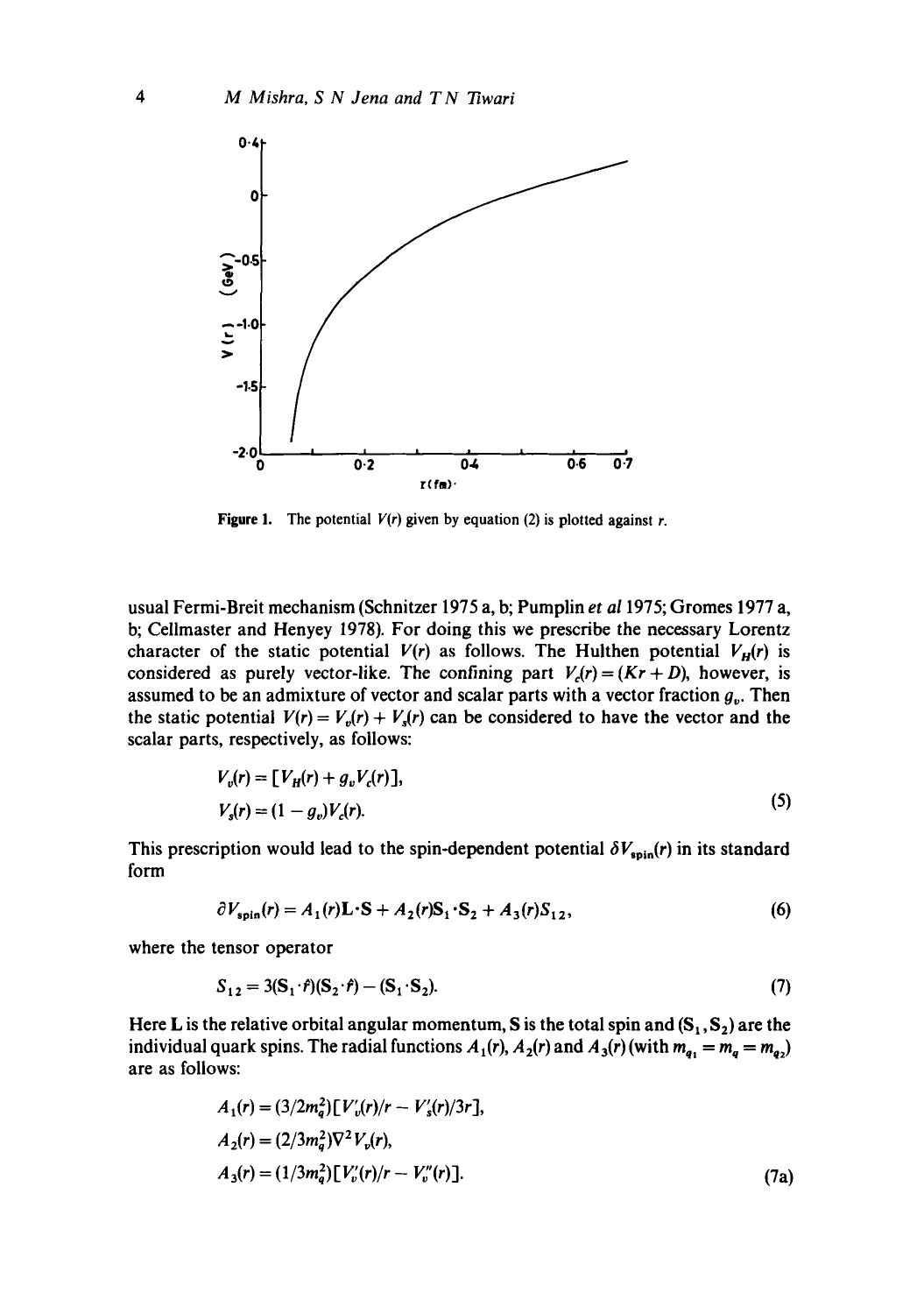These functions expressed explicitly become,

$$
A_1(r) = [3B_1(r) + (4g_v - 1)K/r]/2m_q^2,
$$
  
\n
$$
A_2(r) = 2[2B_1(r) - B_2(r) + 2Kg_v/r]/3m_q^2,
$$
  
\n
$$
A_3(r) = [B_1(r) + B_2(r) + g_v K/r]/3m_q^2,
$$
\n(8)

where

$$
B_1(r) = (V_0/ar) \exp(-r/a)/[1 - \exp(-r/a)]^2,
$$
  
\n
$$
B_2(r) = (V_0/a^2) \exp(-r/a)[1 + \exp(-r/a)]/[1 - \exp(-r/a)]^3.
$$
 (9)

Then the total effective potential including spin-dependent corrections to the lowest order is given by

$$
V_{\text{eff}}(r) = [V(r) + \delta V_{\text{spin}}(r)].
$$
\n(10)

The spin-independent relativistic corrections are presumably very small for heavy quarkoniums, for which their exclusion may not undermine the ultimate result.

## 2.3 *Level splittings and mass formulas*

The spin-dependent correction  $\delta V_{\text{spin}}(r)$  treated as a perturbation can yield the finehyperfine levels with mass formulas written conveniently in the matrix form as follows:

$$
\begin{pmatrix} M(^3S_1) \\ M(^1S_0) \end{pmatrix} = \begin{pmatrix} 1 & 1/4 \\ 1 & -3/4 \end{pmatrix} \times \begin{pmatrix} \bar{M}_{ns} \\ \langle A_2(r) \rangle_{ns} \end{pmatrix},
$$
\n(11)

$$
\begin{pmatrix}\nM(^{3}P_{2}) \\
M(^{3}P_{1}) \\
M(^{3}P_{0}) \\
M(^{1}P_{1})\n\end{pmatrix} = \begin{pmatrix}\n1 & 1 & 1/4 & -1/10 \\
1 & -1 & 1/4 & 1/2 \\
1 & -2 & 1/4 & -1 \\
1 & 0 & -3/4 & 0\n\end{pmatrix} \times \begin{pmatrix}\n\overline{M}_{nP} \\
\langle A_{1}(r) \rangle_{nP} \\
\langle A_{2}(r) \rangle_{nP} \\
\langle A_{3}(r) \rangle_{nP}\n\end{pmatrix},
$$
\n(12)

$$
\begin{pmatrix}\nM(^{3}D_{3}) \\
M(^{3}D_{2}) \\
M(^{3}D_{1}) \\
M(^{1}D_{2})\n\end{pmatrix} = \begin{pmatrix}\n1 & 2 & 1/4 & -1/7 \\
1 & -1 & 1/4 & 1/2 \\
1 & -3 & 1/4 & -1/2 \\
1 & 0 & -3/4 & 0\n\end{pmatrix} \times \begin{pmatrix}\n\overline{M}_{nD} \\
\langle A_{1}(r) \rangle_{nD} \\
\langle A_{2}(r) \rangle_{nD} \\
\langle A_{3}(r) \rangle_{nD}\n\end{pmatrix} .
$$
\n(13)

Here  $\bar{M}_{nL}$  are the spin-averaged masses to be obtained from the exact numerical solutions to the radial Schrödinger's equation with the static potential  $V(r)$  in equation  $(2)$ .  $\langle A_i(r) \rangle_{n}$ ,  $i = 1, 2, 3$  are the relevant expectation values of the radial functions given in (8), which in their turn depend on  $\langle B_1(r) \rangle_{nL}$ ,  $\langle B_2(r) \rangle_{nL}$ ,  $\langle 1/r \rangle_{nL}$  and the parameter  $g_v$ .

# **3. Phenomenological results and discussion**

First we attempt a reasonable description of the  $(c\bar{c})$  and  $(b\bar{b})$ -spectrum at the gross level with a suitable choice of the potential parameters and the quark masses taken to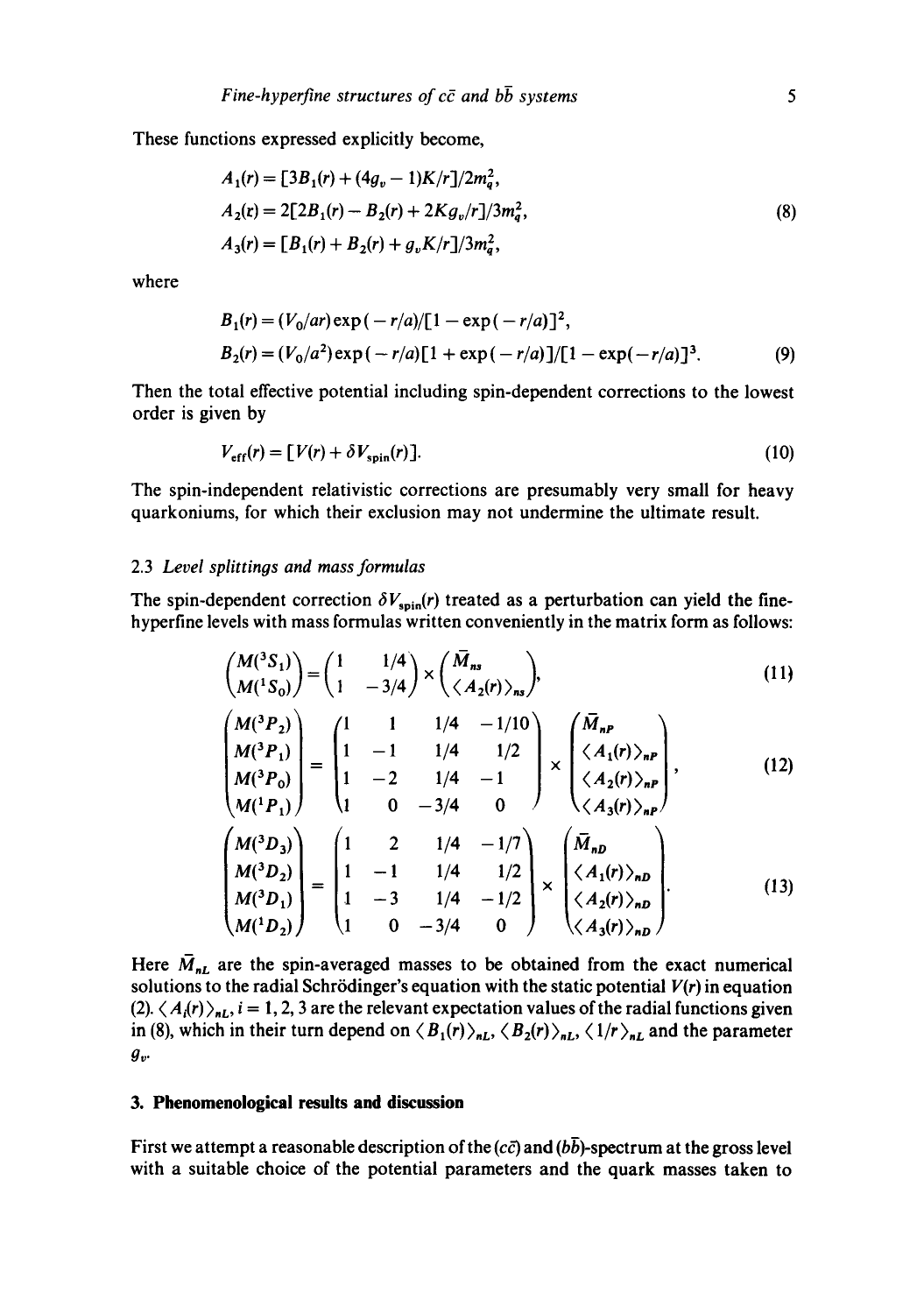reproduce satisfactorily the spin-averaged masses  $\bar{M}_{nl}$ , velocity parameter  $f_a^2 = \langle v^2/c^2 \rangle$ , and the leptonic decay widths. An adequate choice of the parameters and quark masses arrived at in this process is as follows:

$$
(V_0, D) = (0.225 \text{ GeV}, -0.4195 \text{ GeV}),
$$
  
(a, K) = (2.22 \text{ GeV}^{-1}, 0.206 \text{ GeV}^2),  
(m\_c, m\_b) = (1.4998 \text{ GeV}, 4.9111 \text{ GeV}). (14)

The results for the spin-averaged masses  $M_{nl}$ , average size  $\langle r \rangle$  and the quark velocity parameters  $\beta_q^2$  for the (cc) and (bb) systems are presented in tables 1 and 2 respectively. The spin-averaged masses  $\overline{M}_{nl}$  obtained here seem to be in good accord with the data. Looking at the averaged size  $\langle r \rangle$  we note that

$$
\langle r \rangle_{\gamma} : \langle r \rangle_{\psi} \simeq 1:2,
$$
  

$$
\langle r \rangle_{\gamma} : \langle r \rangle_{\psi'} \simeq 1:2.
$$
 (15)

This implies that the members of the upsilon family are approximately half the size of

**Table 1.** Spin-averaged mass  $\overline{M}_{nL}$  and the values of  $\langle B_1(r) \rangle$ ,  $\langle B_2(r) \rangle$ ,  $\langle 1/r \rangle$ ,  $\langle r \rangle$  and  $\beta_q^2$  for the  $c\bar{c}$  system.

| Bound<br>state<br>nL | $M_{nl}$<br>(GeV) | $\langle B_1(r)\rangle$<br>(GeV <sup>3</sup> ) | $\langle B_2(r)\rangle$<br>(GeV <sup>3</sup> ) | $\langle 1/r \rangle$<br>(GeV) | $\langle r \rangle$<br>$(GeV^{-1})$ | $\beta_q^2$ |
|----------------------|-------------------|------------------------------------------------|------------------------------------------------|--------------------------------|-------------------------------------|-------------|
| 15                   | 3.0678            | 4.1204                                         | 7.8564                                         | 0.7317                         | 1.8681                              | 0.2065      |
| 2S                   | 3.7005            | 1.4527                                         | 2.7666                                         | 0.4407                         | 3.7001                              | 0.2560      |
| 3S                   | 4.1702            | 0.6769                                         | 1.2884                                         | 0.3413                         | 5.1933                              | 0.3074      |
| 4S                   | 4.5725            | 0.3844                                         | 0.7314                                         | 0.2893                         | 6.4666                              | 0.3526      |
| 55                   | 4.9349            | 0.2485                                         | 0-4725                                         | 0.2575                         | 7.5638                              | 0.3854      |
| 1P                   | 3.5102            | 0.0248                                         | 0-0523                                         | 0.3815                         |                                     |             |
| 2P                   | 4.0021            | 0-0032                                         | 0.0066                                         | 0.2999                         |                                     |             |
| 1D                   | 3.8200            | 0.0028                                         | 0.0063                                         | 0.2785                         |                                     |             |

**Table 2.** Spin averaged mass  $\overline{M}_{nL}$ , and the values of  $\langle B_1(r) \rangle$ ,  $\langle B_2(r) \rangle$ ,  $\langle 1/r \rangle$ ,  $\langle r \rangle$  and  $\beta_q^2$  for the  $b\bar{b}$  system.

| Bound<br>state<br>nL | $M_{nl}$<br>(GeV) | $\langle B_1(r) \rangle$<br>(GeV <sup>3</sup> ) | $\langle B_2(r)\rangle$<br>(GeV <sup>3</sup> ) | $\langle 1/r \rangle$<br>(GeV) | $\langle r \rangle$<br>$(GeV^{-1})$ | $\beta_q^2$ |
|----------------------|-------------------|-------------------------------------------------|------------------------------------------------|--------------------------------|-------------------------------------|-------------|
| 1S                   | 9.4170            | 40-287                                          | 76-337                                         | 1.5191                         | 0.9448                              | 0.0897      |
| 25                   | 100066            | 7.2913                                          | 13.806                                         | 0.7259                         | 2.2490                              | 0.0774      |
| 35                   | 10.3672           | 2.8210                                          | 5.340                                          | 0.5403                         | 3.2682                              | 0.0874      |
| 4S                   | 10.6601           | 1.3847                                          | 2.6206                                         | 0.4425                         | 4.2031                              | 0.0996      |
| 55                   | 10.9175           | 0.8304                                          | 1.5712                                         | 0.3854                         | 5.0156                              | 0.1113      |
| 1P                   | 9.9022            | 0.0991                                          | 0.2019                                         | 0.6433                         |                                     | —           |
| 2P                   | 10.2729           | 0.0092                                          | 00187                                          | 0.4785                         |                                     |             |
| 1D                   | 101589            | 0.0077                                          | 0.0162                                         | 0.4393                         |                                     |             |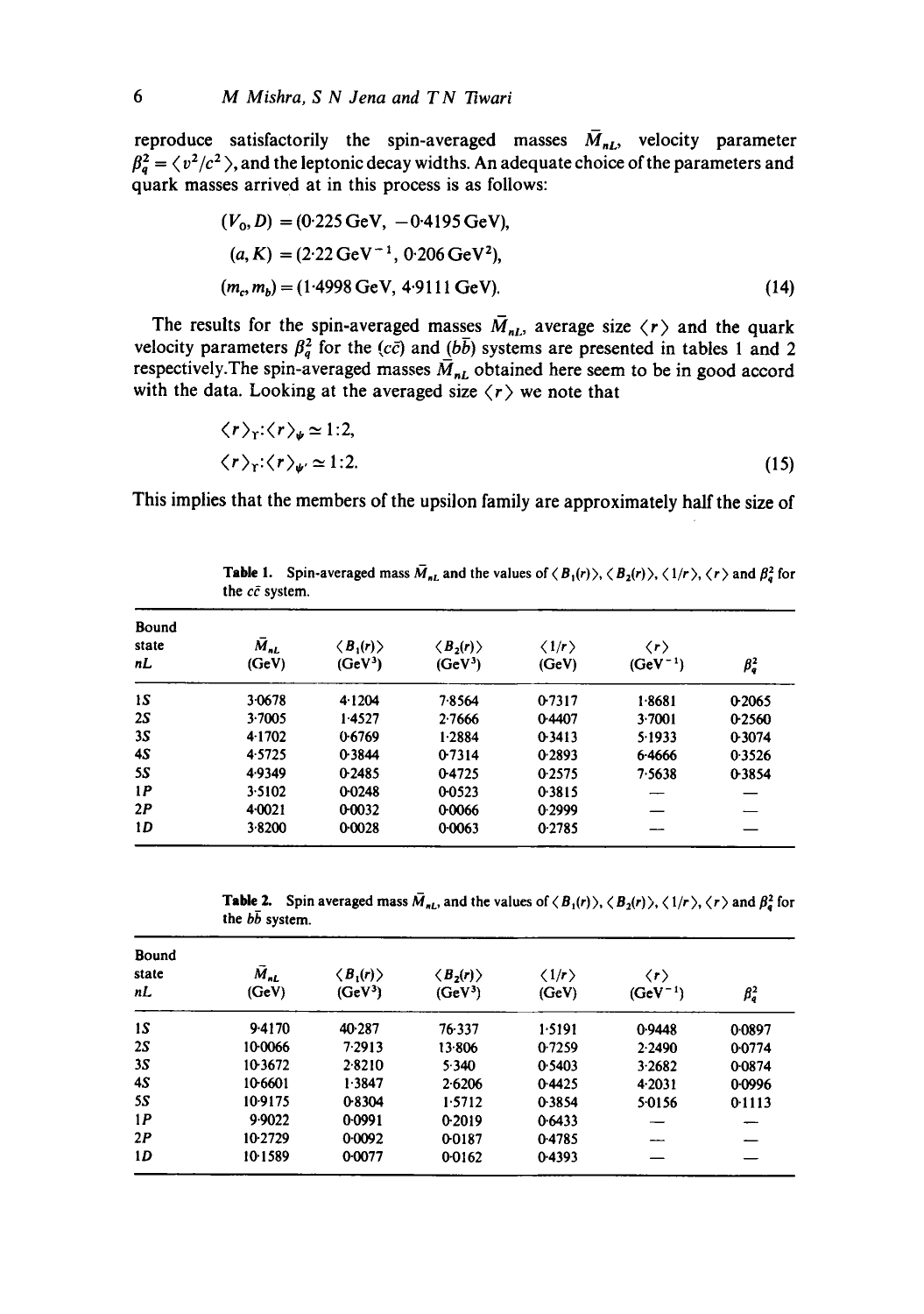the corresponding members of the  $\psi$ -family. Again the justification of the nonrelativistic approach adopted here seems quite evident from the tabulated values of the velocity parameters  $\beta_q^2$ . Tables 1 and 2 further provide the relevant expectation values  $\langle B_1(r)\rangle_{nL}$ ,  $\langle B_2(r)\rangle_{nL}$  and  $\langle 1/r\rangle_{nL}$  for various bound states of (*c* $\bar{c}$ ) and (*bb*)-systems. We also calculate the leptonic decay widths of vector mesons of  $(c\bar{c})$  and  $(b\bar{b})$ -systems. For doing this we use the Poggio-Schnitzer corrected form of the Van Royen-Weisskopf formula (Schnitzer 1978; Poggio and Schnitzer 1979)

$$
\Gamma(V_{nS} \to e^+e^-) = \frac{4\alpha^2 e_q^2}{M_v^2} |R_{nS}(r \simeq 1/m_q)|^2, \tag{16}
$$

where  $e_a$  is the quark charge and  $M_v$  is the mass of the vector meson of the ( $Q\overline{Q}$ )-systems. However, this formula should not be trusted too much in absolute terms since the corrections are large and not quite certain. In such circumstances leptonic decay width ratios, such as,

$$
\frac{\Gamma(V_{nS} \to e^+ e^-)}{\Gamma(V_{1S} \to e^+ e^-)} = \left[\frac{M_v(1S)}{M_v(nS)}\right]^2 |R_{nS}(0)|^2 / |R_{1S}(0)|^2,
$$
\n(17)

can serve as meaningful and reliable quantities. The radial wavefunctions  $R_{nS}(0)$  and  $R_{\text{as}}(r \approx 1/m_a)$  together with the results calculated from (16) and (17) are presented in table 3 for ( $c\bar{c}$ ) as well as ( $b\bar{b}$ )-systems. The agreement with the experimental data, particularly in the case of the decay width ratios, is quite satisfactory.

In order to obtain the fine hyperfine splittings, we now need to have a suitable choice of the vector fraction parameter  $g_v$ . We observe that if  $g_v = 1$ , <sup>3</sup>P<sub>J</sub> splittings for (cc) system come out too large as compared to the experimental data (Particle Data Group 1986). Again  $q_v = 0$  leads to very small <sup>3</sup> $P<sub>J</sub>$  splittings for charmonium spectrum with the level ordering completely upset in comparison to what has been observed in experiment. Therefore, it is reasonable to presume that the Lorentz character of  $V_c(r)$  in the form of an admixture of scalar and vector parts with  $g_v < 1$ . We find that  $g_v = 0.5$  gives quite reasonable values for  ${}^{3}P_{J}$ - splittings of the cc-system which closely agrees with the experiment. This choice of  $g<sub>v</sub> = 0.5$  along with the parameters given in (14) provide good overall description of the fine-hyperfine levels in both  $(c\bar{c})$  and (bb) spectra. The results so obtained are presented in table 4, which show a good overall agreement with experimental data. The slight disagreement of some of the values can be taken to be well within the range of relativistic spin-independent corrections not considered in the present calculations.

Sometimes the fine-hyperfine splittings of quarkonium levels are analysed in terms of the relevant expectation values  $\langle A_i(r) \rangle_{n}$ ,  $i = 1, 2, 3$ . These are in fact the modeldependent quantities appearing in  $\delta V_{\rm spin}(r)$  through the usual Fermi-Breit prescription, which ultimately decides the level splittings. These quantities can also be extracted from the experimental mass data of the fine-hyperfine levels to be compared with the corresponding values obtained from the model calculations. Table 5 provides such a comparison. It is observed that  $\langle A_3(r) \rangle_{n}$  in general is somewhat underestimated whereas  $\langle A_2(r) \rangle_{1P}$  for  $c\bar{c}$  is grossly overestimated. This is the reason for the value of  $M_{c2}(1^1P_1) = 3.4934 \text{ GeV}$  as against the reported experimental value of 3.5254 GeV. The experimental result indicates that in  $1P$ -level, the spin-singlet mass is coincident with the centre of gravity of the spin-triplets for  $(c\bar{c})$ -system only, whereas the same is not true in the case of ( $b\bar{b}$ )-system. In fact, our result  $M_{b\bar{b}}(1^1P_1) = 9.899$  GeV compares very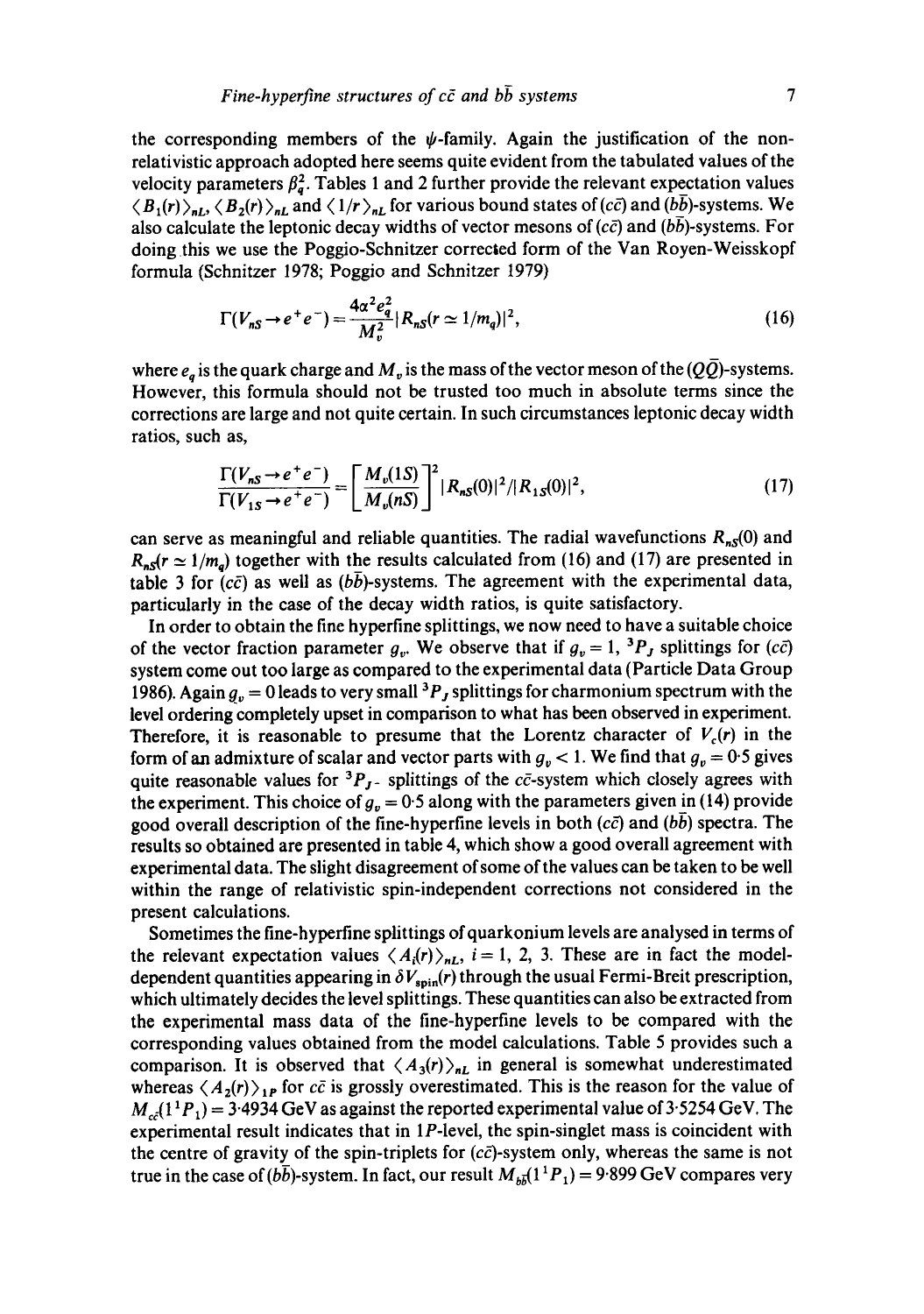|                 |               |                                                                                         |                               |               | $(V \rightarrow e^+e^-)$<br>keV                                                                                                   |                                                                                                                                                                                  | $\Gamma(V_{nS} \rightarrow e^+e^-)/\Gamma(V_{1S} \rightarrow e^+e^-)$       |
|-----------------|---------------|-----------------------------------------------------------------------------------------|-------------------------------|---------------|-----------------------------------------------------------------------------------------------------------------------------------|----------------------------------------------------------------------------------------------------------------------------------------------------------------------------------|-----------------------------------------------------------------------------|
| Vector<br>meson | Mass<br>(GeV) | $R_{nS}(0)$                                                                             | $R_{\rm nS}(r\simeq (1/m_q))$ | Predicted     | Experimental                                                                                                                      | Predicted                                                                                                                                                                        | Experimental                                                                |
|                 |               |                                                                                         |                               |               |                                                                                                                                   |                                                                                                                                                                                  |                                                                             |
|                 |               | 1-0037<br>38433<br>37874 57603<br>374700 574700<br>373737<br>373737<br>1-7721<br>1-7731 |                               | 77.7778889333 | $4.7$ $\pm$ 0.3<br>$2.1$ $\pm$ 0.2<br>0.75 $\pm$ 0.15<br>0.47 $\pm$ 0.10                                                          | $\frac{1}{1}$ $\frac{414}{0.25}$<br>$\frac{617}{0.13}$<br>$\frac{1}{1}$<br>$\frac{1}{1}$<br>$\frac{375}{0.25}$<br>$\frac{375}{0.20}$<br>$\frac{360}{0.15}$<br>$\frac{360}{0.15}$ |                                                                             |
|                 |               |                                                                                         |                               |               |                                                                                                                                   |                                                                                                                                                                                  |                                                                             |
| د یو یو نی      |               |                                                                                         |                               |               |                                                                                                                                   |                                                                                                                                                                                  |                                                                             |
|                 |               |                                                                                         |                               |               |                                                                                                                                   |                                                                                                                                                                                  |                                                                             |
|                 |               |                                                                                         |                               |               |                                                                                                                                   |                                                                                                                                                                                  |                                                                             |
|                 |               |                                                                                         |                               |               |                                                                                                                                   |                                                                                                                                                                                  |                                                                             |
|                 |               |                                                                                         |                               |               |                                                                                                                                   |                                                                                                                                                                                  |                                                                             |
|                 |               |                                                                                         |                               |               |                                                                                                                                   |                                                                                                                                                                                  |                                                                             |
| LLLLL           |               |                                                                                         |                               |               | $1.22 \pm 0.05$<br>$0.54 \pm 0.03$<br>$0.40 \pm 0.03$<br>$0.40 \pm 0.03$<br>$0.34 \pm 0.03$<br>$0.50 \pm 0.03$<br>$0.50 \pm 0.03$ |                                                                                                                                                                                  |                                                                             |
|                 |               |                                                                                         |                               |               |                                                                                                                                   |                                                                                                                                                                                  | $\frac{47}{300}$ = $1 - \frac{47}{300}$ $\frac{875}{300}$ $\frac{575}{300}$ |
|                 |               |                                                                                         |                               |               |                                                                                                                                   |                                                                                                                                                                                  |                                                                             |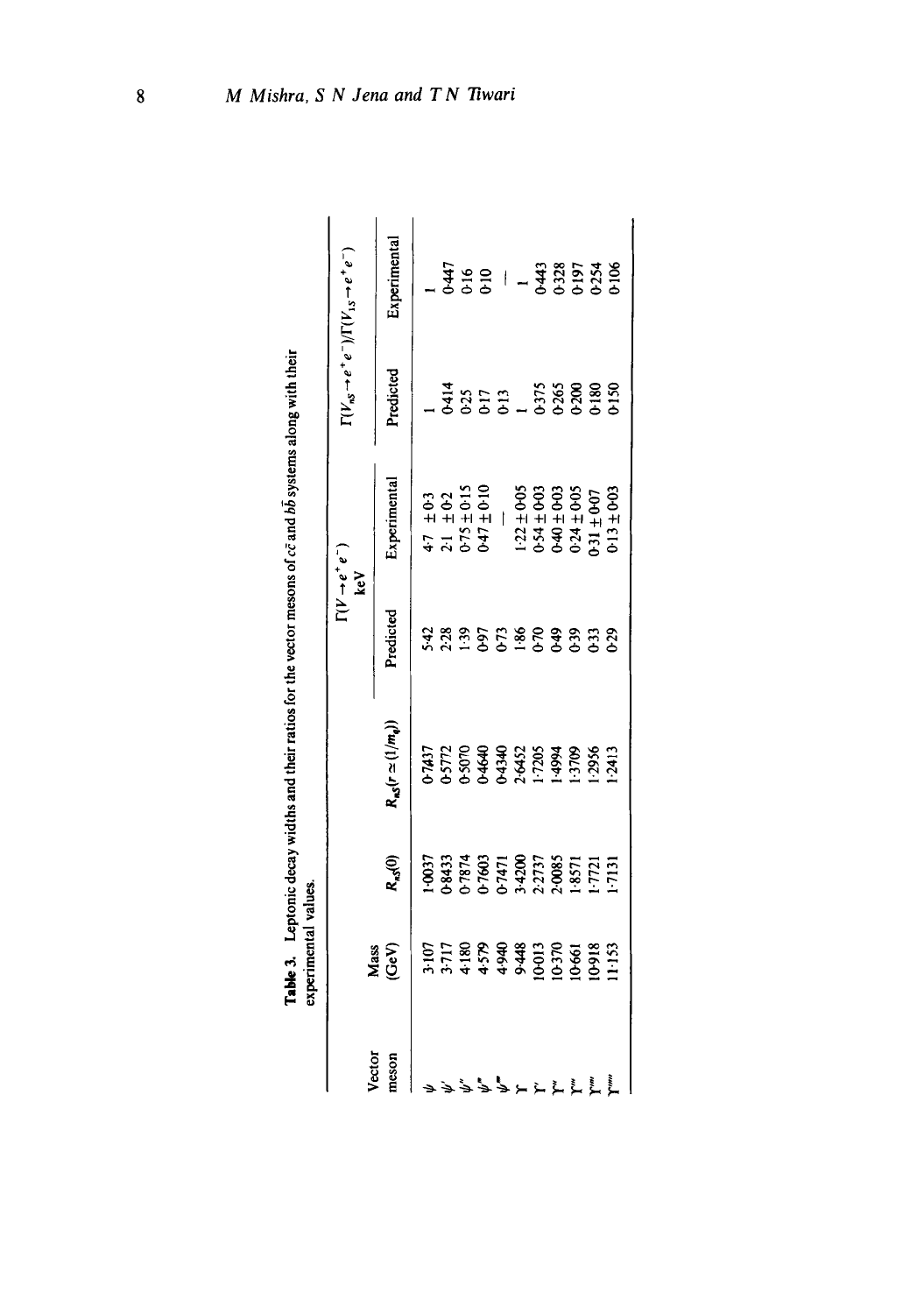|                               |                         | $c\bar{c}$ system          | $b\bar{b}$ system       |                            |  |
|-------------------------------|-------------------------|----------------------------|-------------------------|----------------------------|--|
| qą<br>state                   | Predicted<br>mass (GeV) | Experimental<br>mass (GeV) | Predicted<br>mass (GeV) | Experimental<br>mass (GeV) |  |
| $1^1S_0$                      | 2.949                   | 2.981<br>$+0.002$          | 9.322                   |                            |  |
| 1 <sup>3</sup> S <sub>1</sub> | 3.107                   | 3.097<br>$+0.001$          | 9.448                   | $9-46$<br>± 0.0002         |  |
| $2^1S_0$                      | 3.649                   | 3.594<br>±0.005            | 9.987                   |                            |  |
| 2 <sup>3</sup> S <sub>1</sub> | 3.717                   | 3.686<br>$+0.0001$         | 10.013                  | 10023<br>±0.0003           |  |
| $3^1S_0$                      | 4.140                   |                            | 10.358                  |                            |  |
| 3 <sup>3</sup> S <sub>1</sub> | 4.180                   | 4.028<br>$+0.003$          | 10.370                  | $10-355 \pm 0.0005$        |  |
| $4^1S_0$                      | 4.550                   |                            | 10.655                  |                            |  |
| 4 <sup>3</sup> S <sub>1</sub> | 4.579                   | 4.415<br>±0.006            | 10.661                  | 10.577<br>±0.004           |  |
| $5^1S_0$                      | 4.935                   |                            | 10.914                  |                            |  |
| 5 <sup>3</sup> S              | 4.940                   |                            | 10-918                  | $10.865 \pm 0.008$         |  |
| $1^3P_0$                      | 3.4302                  | $3.4149 + 0.0011$          | 9.880                   | $9.8598 \pm 0.0013$        |  |
| 1 <sup>3</sup> P <sub>1</sub> | 3.4893                  | $3.5107 + 0.0005$          | 9.896                   | $9.8919 \pm 0.0007$        |  |
| 1 <sup>3</sup> P <sub>2</sub> | 3.5484                  | $3.5563 + 0.0004$          | 9.911                   | $9.9133 + 0.0006$          |  |
| $1^{1}P_{1}$                  | 3.4934                  | $3.5254 \pm 0.0008$        | 9.899                   | $9.8948 \pm 0.0015$        |  |
| $2^3P_0$                      | 3.969                   |                            | 10.267                  | $10-235$                   |  |
| $2^3P_1$                      | 3.994                   |                            | 10.271                  | 10255<br>$+0.002$          |  |
| $2^3P_2$                      | $4 - 022$               |                            | 10276                   | 10.271<br>± 0.002          |  |
| $2^1P_1$                      | 3.988                   |                            | 10.270                  |                            |  |
| $13D_3$                       | 3.854                   |                            | 10.164                  |                            |  |
| 1 <sup>3</sup> D <sub>2</sub> | 3.812                   |                            | 10.158                  |                            |  |
| 1 <sup>3</sup> D <sub>1</sub> | 3.777                   | $3.770 \pm 0.0024$         | 10.152                  |                            |  |
| $1^1D_2$                      | 3.807                   |                            | 10·157                  |                            |  |

Table 4. Fine-hyperfine structure of the  $c\bar{c}$  and  $b\bar{b}$  systems.

**Table 5.** Some expectation values  $\langle A_1(r) \rangle_{nL}$ ,  $\langle A_2(r) \rangle_{nL}$  and  $\langle A_3(r) \rangle_{nL}$  in comparison with the corresponding values extracted from experimental data.

| $(Q\bar{Q})_{nL}$ | $\langle A_1(r)\rangle$<br>Theory (Expt.)<br>(MeV) | $\langle A_2(r) \rangle$<br>Theory (Expt.)<br>(MeV) | $\langle A_3(r) \rangle$<br>Theory (Expt.)<br>(MeV) |
|-------------------|----------------------------------------------------|-----------------------------------------------------|-----------------------------------------------------|
| $(c\bar{c})_{15}$ |                                                    | $158.6(116 \pm 5)$                                  |                                                     |
| $(c\bar{c})_{1P}$ | 34 (35)                                            | $22.5(-0.015)$                                      | 17.24(40)                                           |
| $(c\bar{c})_{2S}$ |                                                    | 68(92)                                              |                                                     |
| $(b\bar{b})_{1P}$ | 8.9(14)                                            | $3.56(5.4 \pm 1.7)$                                 | 5.0(12.8)                                           |
| $(b\bar{b})_{2P}$ | 2.6(10)                                            |                                                     | $1.07(9.8 \pm 1.4)$                                 |

well with the experimental value of 9.8948 GeV. Nevertheless, if one takes seriously the discrepancies in  $\langle A_{i}(r)\rangle_{nL}$  as seen from table 5, then there may be some scope for improvement by fine-tuning of the model parameters. However, since these modeldependent quantities  $\langle A_i(r) \rangle_{nL}$ , by themselves, are not observed directly in experiments and particularly the masses of <sup>1</sup>P<sub>1</sub> levels of (cc) and ( $b\overline{b}$ )-systems used in the extraction of  $\langle A_2(r) \rangle_{1P}$  are understood to be still tentative, we do not attach much significance to the discrepancies now. It must be pointed out here that although the non-QCD inspired phenomenological potentials (such as power-law or logarithmic) broadly explain the  $c\bar{c}$  and  $b\bar{b}$ -spectra, they fail to explain the masses of the <sup>3</sup>P<sub>J</sub> levels of ( $b\bar{b}$ )-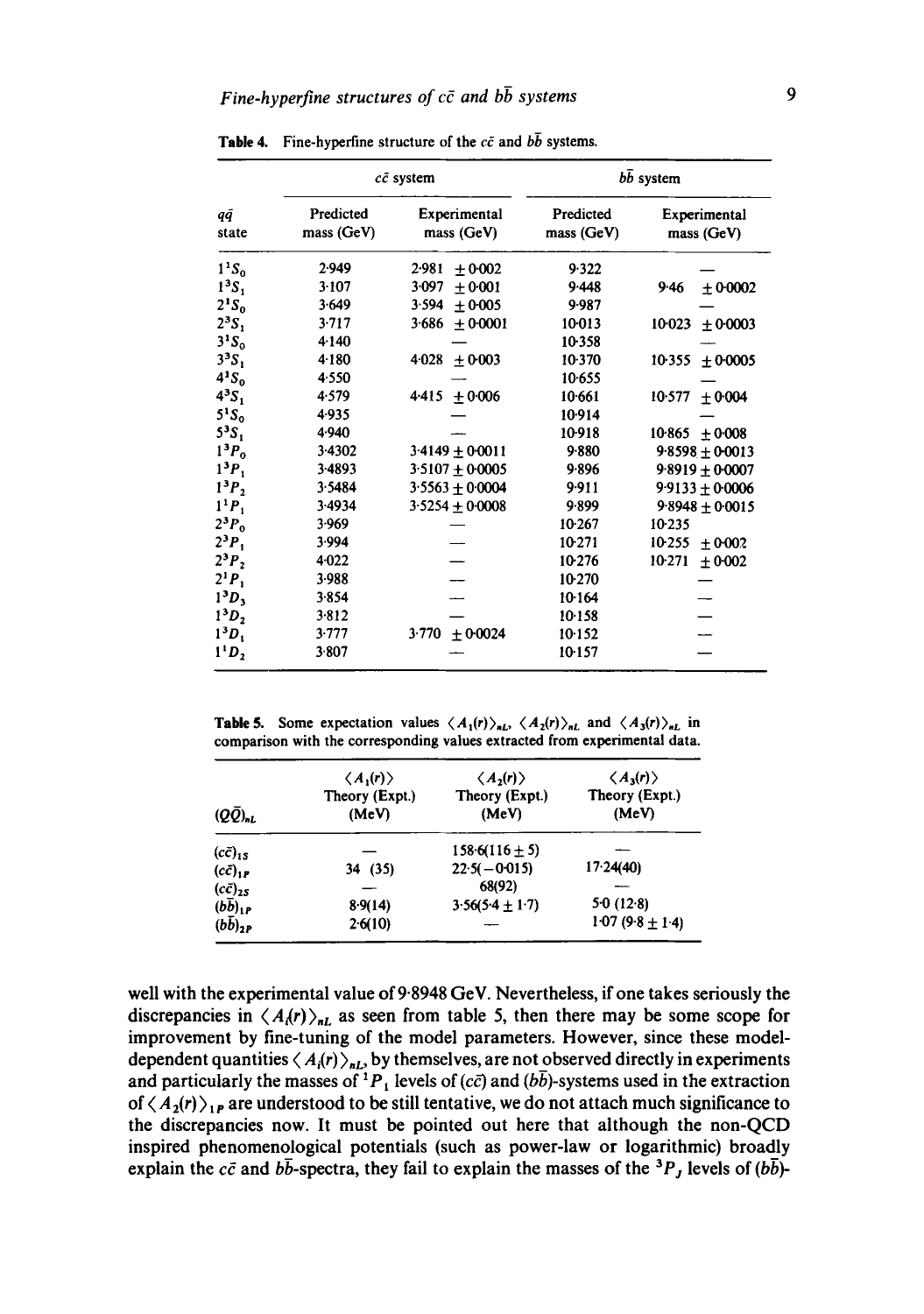| tŦ<br>Bound |       | $m$ <sub>(GeV)</sub> |        |        |            |        |         |         |  |  |  |
|-------------|-------|----------------------|--------|--------|------------|--------|---------|---------|--|--|--|
| state<br>nL | 50    | 70                   | 90     | 110    | 130        | 150    | 170     | 190     |  |  |  |
| 15          | 96.64 | 135.35               | 174.10 | 212.85 | $251 - 70$ | 290-40 | 329-47  | 368-09  |  |  |  |
| 25          | 99-00 | 138.65               | 178.30 | 218.02 | $257 - 70$ | 297.38 | 337-07  | 376.753 |  |  |  |
| 3S          | 99.50 | 139.35               | 179.17 | 219.02 | 258.80     | 298.71 | 338.58  | 378.432 |  |  |  |
| 45          | 99.81 | 139-656              | 179-51 | 219-42 | 259.325    | 299.22 | 339.135 | 379-05  |  |  |  |

Table 6. Predictions for the mass spectra of the yet-to-be observed *tt* system.

system. Also the Cornell potential, which explains the  ${}^{1}P_1$  level of charmonium spectrum, fails in reproducing the experimental value of  $M_{h\bar{h}}(1^1P_1)$ . The QCD-sum rule calculations also predict the centre of gravity of  $1^{3}P_{0,1,2}$  levels of ( $b\bar{b}$ )-system at 9830  $\pm$  30 MeV, which is in disagreement with the experimental value of 9900 MeV (Khare 1987). In view of this, the present potential model seems to be encouragingly successful.

We now extend this model with the same potential parameters as given in (14) to predict the S-state masses of the yet to be observed  $(t\bar{t})$ -system. We take the t-quark mass in the range  $50 \le m_t \le 200 \,\text{GeV}$ . These results are displayed in table 6. We notice that for  $m_t = 50 \text{ GeV}$ , the level spacing  $(M_{25} - M_{15}) = 2.36 \text{ GeV}$  as against the corresponding value of 2.2 GeV obtained by the Cornell potential (Eichten *et al* 1978, 1980). Correlating the Cornell potential with Hulthen potential at a very short distance, we find that for both (cc) and (bb)-systems, our potential gives the quark-gluon coupling constant  $\alpha_1 \simeq \frac{3}{4}V_0a = 0.37$  as against  $\alpha_2 = 0.2$  given by QCD for (c $\bar{c}$ )-system (Eichten *et al* 1975). However, our value is quite acceptable in the sense that one needs a larger value of  $\alpha_x \approx 0.5$  to reproduce the 1S, 2S and other levels of both (c $\bar{c}$ ) and (bb) systems simultaneously (De Rujula *et al* 1977; Moorhouse *et al* 1977; Quigg and Rosner 1979; Ono 1982).

#### **4. Conclusion**

We conclude that the gross features like the spin-averaged mass spectra and leptonic decay widths as well as the fine-hyperfine structures of the  $(c\bar{c})$  and (bb) systems can be described reasonably well in a flavour-independent manner by a simple Hulthen plus linear potential. Here the Hulthen potential has been considered to have a Lorentz vector character, whereas the confining potential in linear form is taken as an equal mixture of vector and scalar parts. This assignment of mixed Lorentz character to the confining interaction is in line with the phenomenoiogical findings of other workers (Appelquist *et a11978;* Beavis *et a11979).* A similar conclusion was also reached in nonrelativistic (Barik and Jena 1980, 1981) as well as relativistic (Barik and Jena 1982; Jena and Tripathi 1983) fits of the meson spectra with non-Coulombic power-law potential. Although this model realizes the  $1^1P_1$  level of the (bb)-system in close agreement with the experimental data, it does not show the observed coincidence between the centre of gravity mass of the <sup>3</sup>P<sub>J</sub> levels of and spin-singlet mass of the  $(c\bar{c})_{1}$ -state. It is understood that the 1<sup>1</sup>P<sub>1</sub>-masses of (c $\bar{c}$ ) and (bb)-spectra have been obtained from a very difficult experiment which needs further experimentation. Till then, it may be difficult to understand theoretically the above features in the P-level splittings.